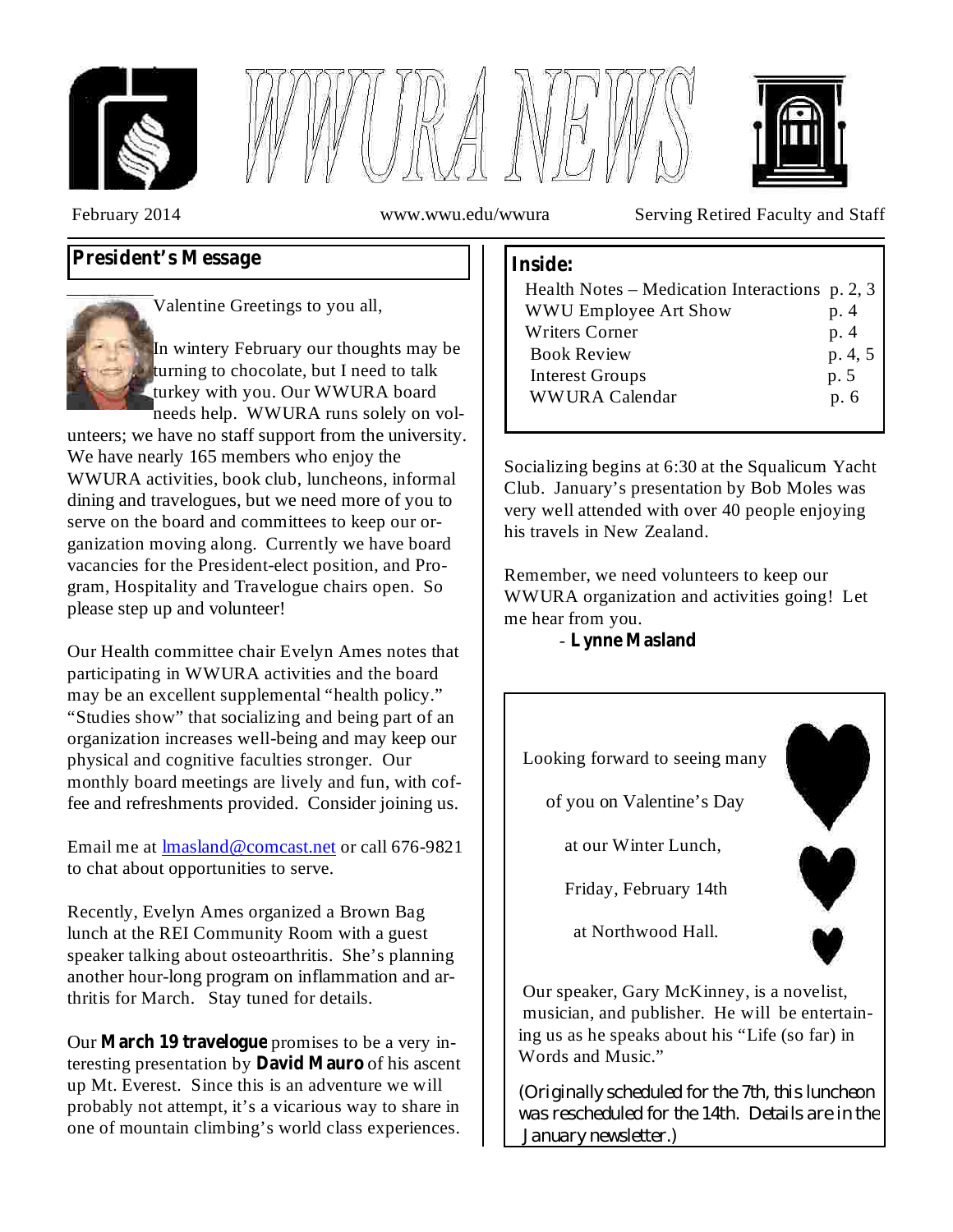## **February 2014 Health Notes by Evelyn Ames**

## **Medication Interactions: How Do They occur? What You Should Know?**

"On average, seniors take six different medications, and more than 15% of seniors use at least 10 drugs at the same time. More often than not, this is polypharmacy: when patients are on multiple medications, more than are needed to improve and maintain their health. While there may be legitimate reasons for the use of multiple medications, it's often the case that a number of the drugs are unnecessary and may even be harmful" http://lab.express-scripts.com/adherence/polypharmacy-how-much-is-too-much/.

"A drug interaction can be defined as an interaction between a drug and another substance that prevents the drug from performing as expected. This definition applies to interactions of drugs with other drugs (drugdrug interactions), as well as drugs with food (drug-food interactions) and other substances" (http://www.rxlist.com/drug-interaction-checker.htm.

Medicine (drug) interactions fall into three broad categories:

- **Drug-drug interactions** occur when two or more drugs react with each other. This may cause one to experience an unexpected side effect such as mixing a sedative to help one sleep with an antihistamine for allergies can slow reactions and make driving a car or operating machinery dangerous.
- **Drug-food/beverage interactions** result from drugs reacting with foods or beverages (e.g., mixing alcohol with some drugs may cause a feeling of tiredness and/or lightheadedness, slow reactions, and lead to falls). Also, eating grapefruit with a cholesterol-lowering drug may interfere the absorption or metabolism of the drug.
- **Drug-condition interactions** may occur when an existing medical condition makes certain drugs potentially harmful (e.g., a person with high blood pressure could experience an unwanted reaction if a nasal decongestant which contains a stimulant is taken. http://www.fda.gov/drugs/resourcesforyou/ucm163354.htm

**How do drug interactions occur?** The interaction mechanism can result when there is an increase or decrease in absorption of a drug into the body, when there is a change in the distribution of the drug within the body, when alterations are made to the metabolism of the drug by the body, and when changes occur in the elimination of the drug from the body. "Most of the important drug interactions result from a change in the absorption, metabolism, or elimination of a drug. Drug interactions also may occur when two drugs that have similar (additive) effects or opposite (canceling) effects on the body are administered together. For example, there may be major sedation when two drugs that have sedation as side effects are given, for example, narcotics and antihistamines. Another source of drug interactions occurs when one drug alters the concentration of a substance that is normally present in the body. The alteration of this substance reduces or enhances the effect of another drug that is being taken. The drug interaction between warfarin (Coumadin) and vitamin K-containing products is a good example of this type of interaction. Warfarin acts by reducing the concentration of the active form of vitamin K in the body. Therefore, when vitamin K is taken, it reduces the effect of warfarin" ((http://www.rxlist.com/drug-interaction-checker.htm)

**Cause and Effect of Polypharmacy:** "One major factor behind polypharmacy is that most seniors are under the care of several different specialist physicians who may not be aware of or as knowledgeable about medications the patient has been prescribed by other doctors. An Express Scripts study found that seniors who see two different doctors had an average of 27 prescription fills and were at risk for 10 medication errors each year. When the number of doctors caring for the senior increased to seven, prescription fills jumped to 52 and errors more than doubled (22) in a year." See more at: http://lab.expressscripts.com/adherence/polypharmacy-how-much-is-too-much/#sthash.agZWs3HO.dpuf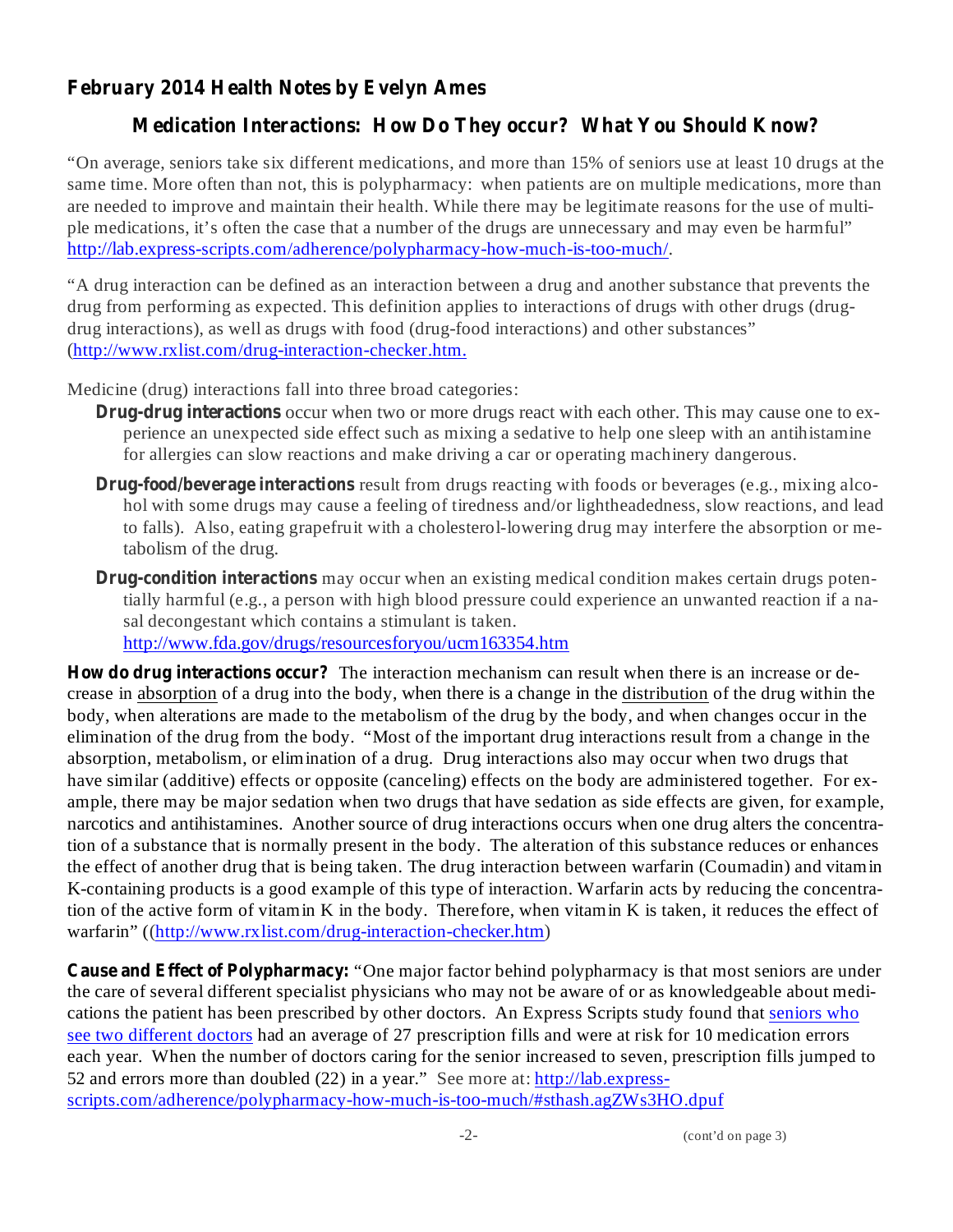#### **Health Notes,** *cont'd from page 2*

**Drug Interactions and Over-the-Counter Medicines.** OTC labels include important information about possible drug interactions. It is recommended that one read information included under "active ingredients" and "purposes." Drug labels may change as new information becomes known.

http://www.fda.gov/drugs/resourcesforyou/ucm163354.htm Questions to ask doctor or pharmacist: Can I take it with other drugs? Should I avoid certain foods, beverages or other products? What are possible drug interaction signs I should know about? How will the drug work in my body? Is there more information available about the drug or my condition (in health and medical literature)?

**Phytochemicals and medications.** Diet is one of many factors that could alter the pharmacokinetics of drugs. An abstract from *J Food Sci.* 2011 May;76(4):R112-24. provides information about phytochemicals in fruits and vegetables and drugs: "It has been well established that complex mixtures of phytochemicals in fruits and vegetables can be beneficial for human health. Moreover, it is becoming increasingly apparent that phytochemicals can influence the pharmacological activity of drugs by modifying their absorption characteristics through interactions with drug transporters as well as drug-metabolizing enzyme systems. … Alterations in cytochrome P450 and other enzyme activities may influence the fate of drugs subject to extensive first-pass metabolism." "Many phytochemicals have been shown to have pharmacokinetic interactions with drugs." This study looked at the phytochemistry and pharmacokinetic interactions of "grapefruit, orange, tangerine, grapes, cranberry, pomegranate, mango, guava, black raspberry, black mulberry, apple, broccoli, cauliflower, watercress, spinach, tomato, carrot, and avocado." The conclusion was that "our knowledge of the potential risk of nutrient-drug interactions is still limited. Therefore, efforts to elucidate potential risks resulting from food-drug interactions should be intensified in order to prevent undesired and harmful clinical consequences" http://www.ncbi.nlm.nih.gov/m/pubmed/22417366/. Several fruits and berries have recently been shown to contain agents that affect drug-metabolizing enzymes. Inhibiting cytochrome P450 3A4 (CYP3A4), which is the most important enzyme in drug metabolism, can "influence the pharmacological activity of drugs by modifying their absorption characteristics through interaction with drug transporters. Clearly, phytochemicals have the potential to alter the effectiveness of drugs, either impairing or exaggerating their pharmacological activity."

http://www.ncbi.nlm.nih.gov/m/pubmed/18084364/?i=2HYPERLINK "http://www.ncbi.nlm.nih.gov/m/pubmed/18084364/?i=2&from=/22417366/related"&HYPERLINK "http://www.ncbi.nlm.nih.gov/m/pubmed/18084364/?i=2&from=/22417366/related"from=/22417366/related and http://www.ncbi.nlm.nih.gov/m/pubmed/15035733/?i=4HYPERLINK "http://www.ncbi.nlm.nih.gov/m/pubmed/15035733/?i=4&from=/22417366/related"&HYPERLINK "http://www.ncbi.nlm.nih.gov/m/pubmed/15035733/?i=4&from=/22417366/related"from=/22417366/related.

This web site (http://pubs.niaaa.nih.gov/publications/Medicine/medicine.htm) provides information about alcohol interacting with popular painkillers and cough/cold/allergy remedies. Some medicines contain alcohol (a little bit of alcohol makes the medicine go down!) with some as much as 10 percent. Cough syrup and laxatives may have some of the highest alcohol concentrations.





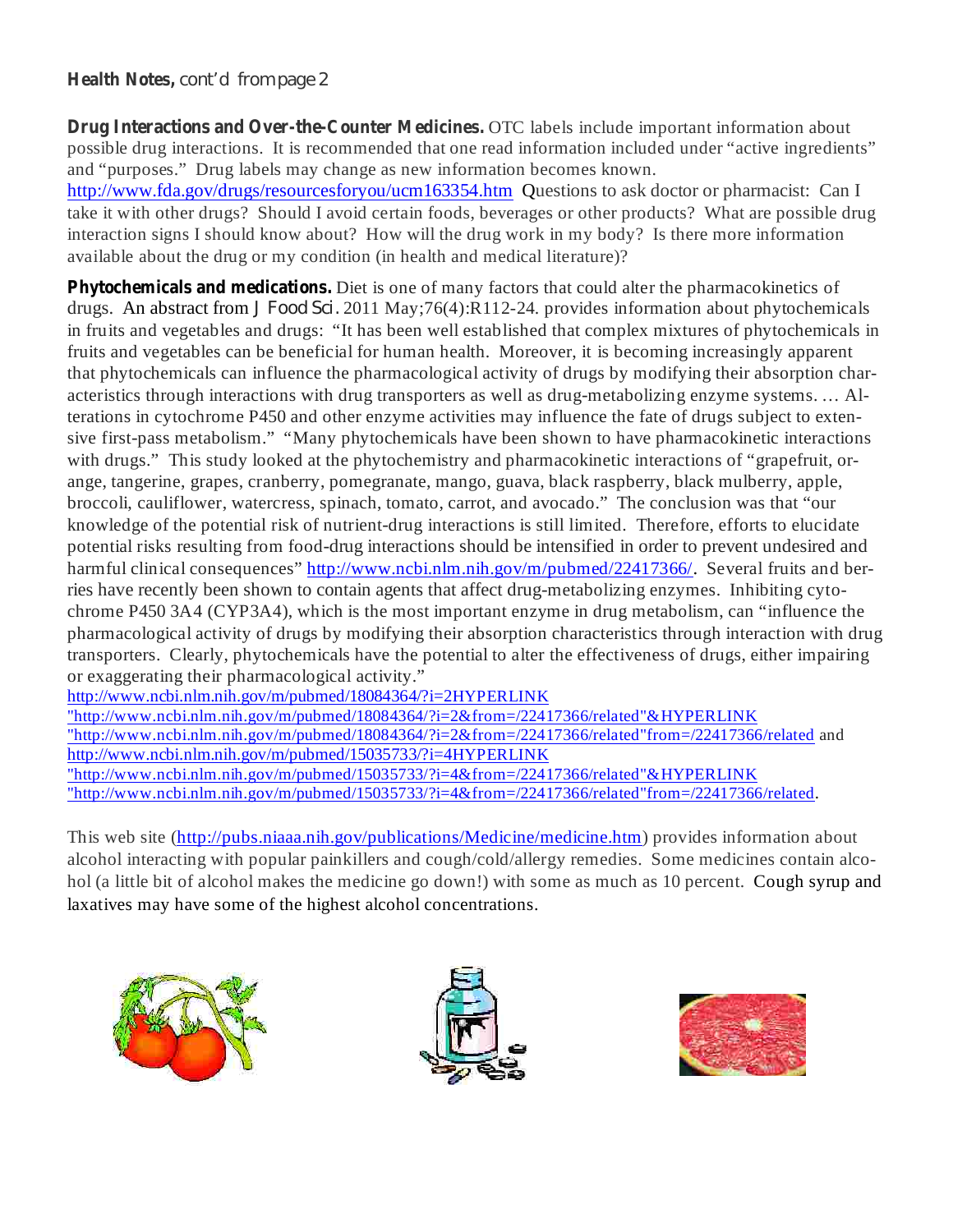### **Book Review**

#### **Another Book About the Israeli/Palestinian Conflict**

After writing last month's review of *My Promised* Land by Ari Shavit, I began recommending it to anyone who would listen. One friend in return recommended to me *The Lemon Tree* by Sandy Tolan, a book published in 2006. So I bought it, read it, and now I'm recommending it to you.

My Promised Land, a wonderful book, strives to convey the complexity of the ongoing agony of the conflict between Jews and Palestinians and of the claims to justice that each side can legitimately make. It does this by providing extensive treatment to a series of important events in the history of Israel, like the settlement movement or Israel's development of an atomic bomb. However, it provides only sketches of the surrounding history. *The* Lemon Tree takes a different approach. It tells the wonderful story of a friendship between an Israeli woman, Dalia Eshenazi Landau, and a Palestinian man, Bashir Khairi. It tells the story with engrossing, heartwarming, heart wrenching specificity. And it sketches the macro-history the surrounds their friendship—the development of Zionism, the formation of the British mandate in Palestine after World War I, the kibbutz movement of the 1920's, the Palestinian rebellion of the 1930's against the British mandate, the Holocaust of the 1940's, the UN resolution of 1947 providing for the partition of Palestine into two states, the 1948 War of Independence (according to Jews) or The Catastrophe (according to Palestinians). And more.

In one sense the story begins in 1936 when Ahmad Khairi builds a home for himself and his family in el Ramla, Palestine, and plants a lemon tree in the rear garden. This is the house into which his son Bashir is born in 1942 and from which in 1948 he and his family are forcibly evicted by victorious Jewish armed forces during the War of Independence/ Catastrosphe. And this is the house into which Dalia Eshkenazi's family--new refugees from Bulgaria- moved, Dalia an infant one year old.

Moving quickly forward, in 1967, just after the Six Day War, Bashir returns from the West Bank to (cont'd on page 5)

## **WWU Employee Art Show March 10-21, 2014**

WWURA artists and craftspeople in all media are invited to enter the 20th Annual WWU Employee Art Show. The show will open with a reception from 11 a.m. to 5:30 p.m. on Monday, March 11 in VU 565. Exhibit hours are 11 a.m. to 4 p.m., Mondays through Fridays.

**finally** The deadline for entries is February 26. For entry forms and event details, please visit the website at: http://www.wwu.edu/artscraftsshow/



**Writers Corner**

**New Year's Day, 2014**

The day came, misty, grey, chill January first on Lopez Island The beginning of another year.

We walked to Shark's Reef, To the island's end.

Where seals and otters play. Where kelp beds shift with the tide. Where boulders spill down on gravel beach.

How many seals are asleep on the rocks? One big white one, no two, Maybe three.

A log drifts on the tide – Its tail moves; that's four. Further out three more float on submerged rocks. Seven.

Three more slowly emerge against the grey reef. Two babies. A dozen in all. Two otters' brown heads bob up through kelp.

The sea is calm, light rains begins to fall. How auspicious this start to the New Year. How beautiful.

**- Lynne Masland**

-4-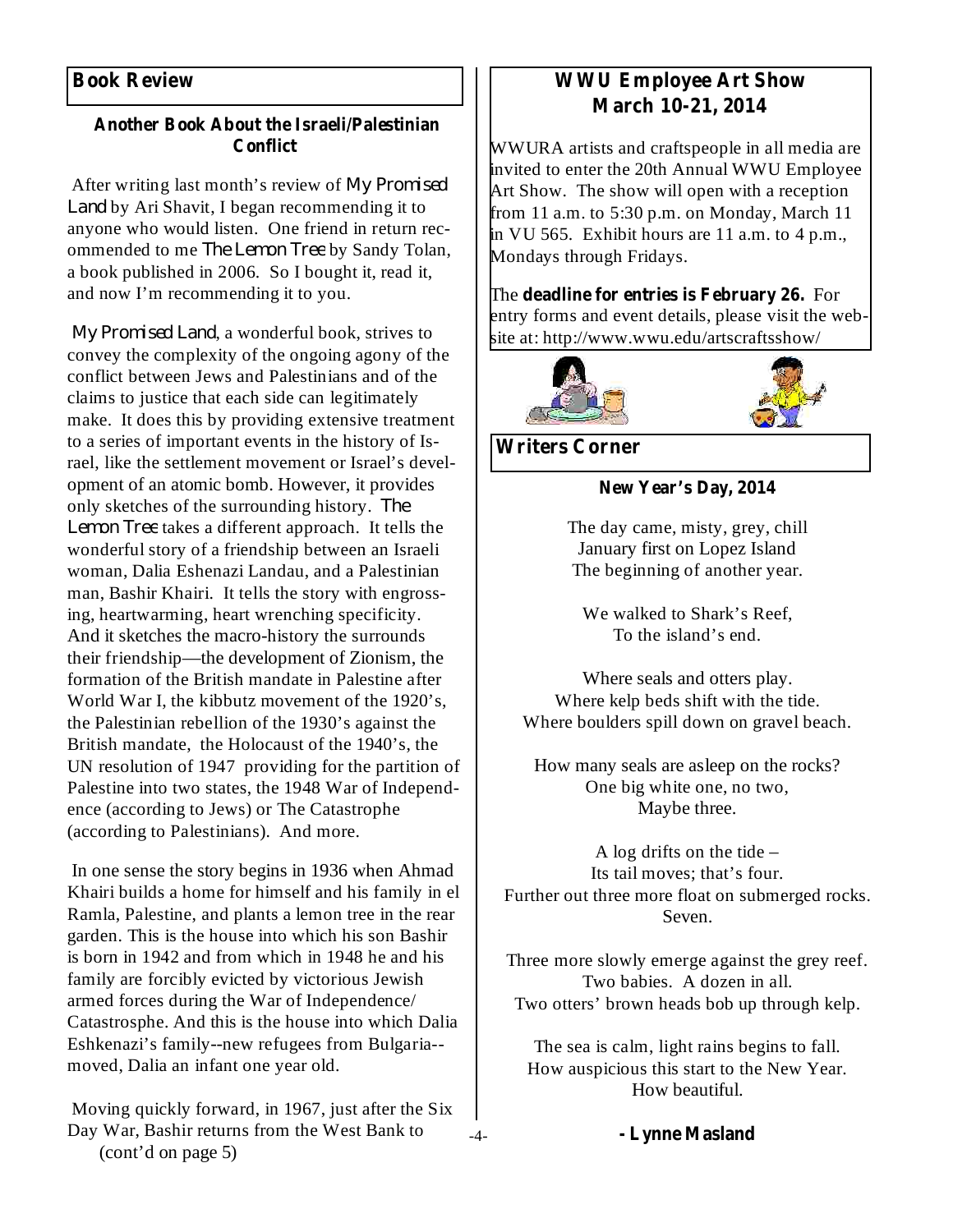### **February Interest Groups**

If you are interested in one of the groups please call or email the contact person.

**BOOK GROUP**--Donna Moore, 360-733-5769 <dfmoore12@gmail.com>

We will meet Tuesday, Feb. 18th at 2:30 P.m. at Donna Moore's home at 346 Bayside Rd.

February's book is *The Lost Wife* by Alyson Richman (leader Evelyn Ames

March's book is *Mr. Rosenblume's List* by Natasha Solomons. Avaailable at the library under the title *Mr.* (leader Chris Gerhold) *Rosenblume's Dreams in English*

April's book is *The Elegance of the Hedgehog* by Muriel Barbery

### **BRIDGE GROUP**--Nicholas Bullat, <**gnbmaestro@gmail.com>**

Meets the 4th Tuesday of the month at member's homes. We will meet February 25 at Janet Berg's home at 1029 16th St., 733-4654.

**INFORMAL DINING --** Janet Berg, 360-733-4654, <*janetlila@hotmail.com>* Meets in small groups each month at member's homes.

**OPERA GROUP**--Evelyn Ames, 360-734-3184, <Evelyn.ames@wwu.edu>.

This group usually attends the opera independently or in small groups. Call Evelyn if you need a ride. **Metropolitan Opera HD Series for 2013-2014,** check this website for cast and dates of encores: http://www.metoperafamily.org/metopera/liveinhd/LiveinHD.aspx In the left corner is Participating Theaters (click on United States and/or Canada for listing). There are 10 HD showings this season. Running times of each opera are listed at main web site.

Dvorak's *Rusalka*, Encore, February 12, 2014 at 6:30 p.m.

Borodin's *Prince Igor*, March 1, 2014, 9:00 a.m. Encore March 5, 2014 at 6:30 p.m.

**Lincoln Theater in Mt. Vernon:** http://www.lincolntheatre.org/welcome (click on calendar)

**Check the Pickford Film Center** for European opera showings: http:/pickfordfilmcenter.org/

**SKIING** - Charlie Way, 360-734-0649

It continues to snow in the mountains----be sure to let Charlie know if you want to ski this year.

**WRITER'S GROUP** - Evelyn Wright, 676-0227,<ewright410@comcast.net> Meets twice a month. The groups are kept small so there is time for reading and critiquing each other's work. The first group is now closed, but if you are interested in a second group call Bill Smith, 647-4534, <rhetor16@yahoo.com>

### **Book Review,** *cont'd from page 4)*

Ramla (el Ramla to him) to visit the home from which he and his family were evicted nine years earlier. He knocks on the door. A young Jewish woman answers (Dalia, home alone, 19 years old). He asks if he might enter and see the home where he once lived. She hesitates, then agrees. Thus begins a life-long friendship that weathers severe challenges as Bashir becomes a Palestinian activist and experiences multiple instances of imprisonment and physical abuse by Israeli authorities and Dalia becomes convinced in her Zionist convictions. A resolution on one level occurs when Dalia, on a visit to Bashir and his family in the West Bank, asks Bashir what she should do with the house (she has inherited it but lives elsewhere with her husband) and Bashir suggests that she establish a day care center for Palestinian children. And she does.

It is a compelling narrative which furnishes empathetic insights into the experiences of both Israeli and Palestinian.

**- Bob McDonnell**